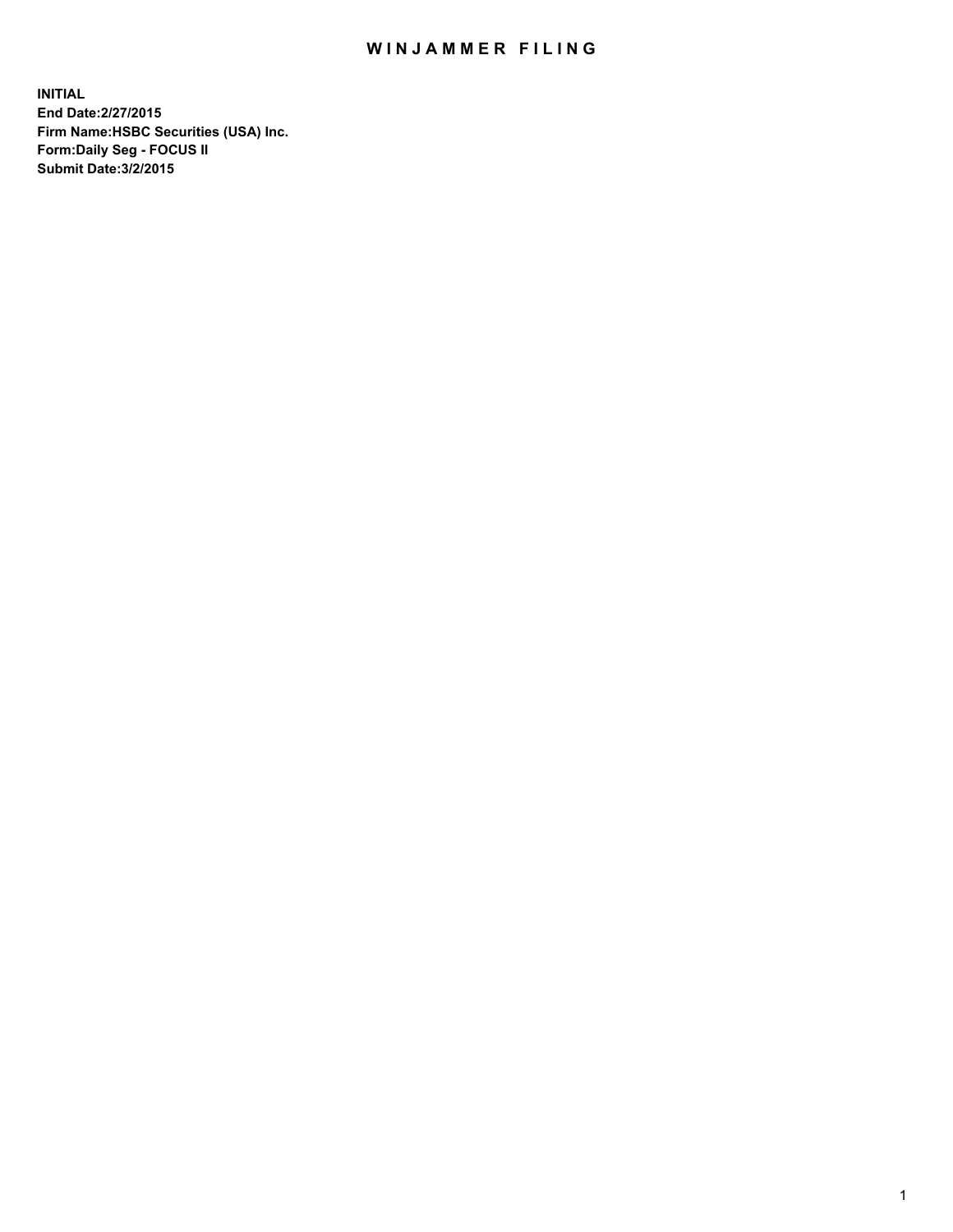## **INITIAL End Date:2/27/2015 Firm Name:HSBC Securities (USA) Inc. Form:Daily Seg - FOCUS II Submit Date:3/2/2015 Daily Segregation - Cover Page**

| Name of Company<br><b>Contact Name</b><br><b>Contact Phone Number</b><br><b>Contact Email Address</b>                                                                                                                                                                                                                         | <b>HSBC Securities (USA) Inc.</b><br><b>Steven Richardson</b><br>212-525-6445<br>steven.richardson@us.hsbc.com |
|-------------------------------------------------------------------------------------------------------------------------------------------------------------------------------------------------------------------------------------------------------------------------------------------------------------------------------|----------------------------------------------------------------------------------------------------------------|
| FCM's Customer Segregated Funds Residual Interest Target (choose one):<br>a. Minimum dollar amount: ; or<br>b. Minimum percentage of customer segregated funds required:% ; or<br>c. Dollar amount range between: and; or<br>d. Percentage range of customer segregated funds required between: % and %.                      | 50,000,000<br>0 <sub>0</sub><br>00                                                                             |
| FCM's Customer Secured Amount Funds Residual Interest Target (choose one):<br>a. Minimum dollar amount: ; or<br>b. Minimum percentage of customer secured funds required:%; or<br>c. Dollar amount range between: and; or<br>d. Percentage range of customer secured funds required between: % and %.                         | 10,000,000<br>00<br>00                                                                                         |
| FCM's Cleared Swaps Customer Collateral Residual Interest Target (choose one):<br>a. Minimum dollar amount: ; or<br>b. Minimum percentage of cleared swaps customer collateral required:%; or<br>c. Dollar amount range between: and; or<br>d. Percentage range of cleared swaps customer collateral required between:% and%. | 30,000,000<br>0 <sub>0</sub><br>00                                                                             |

Attach supporting documents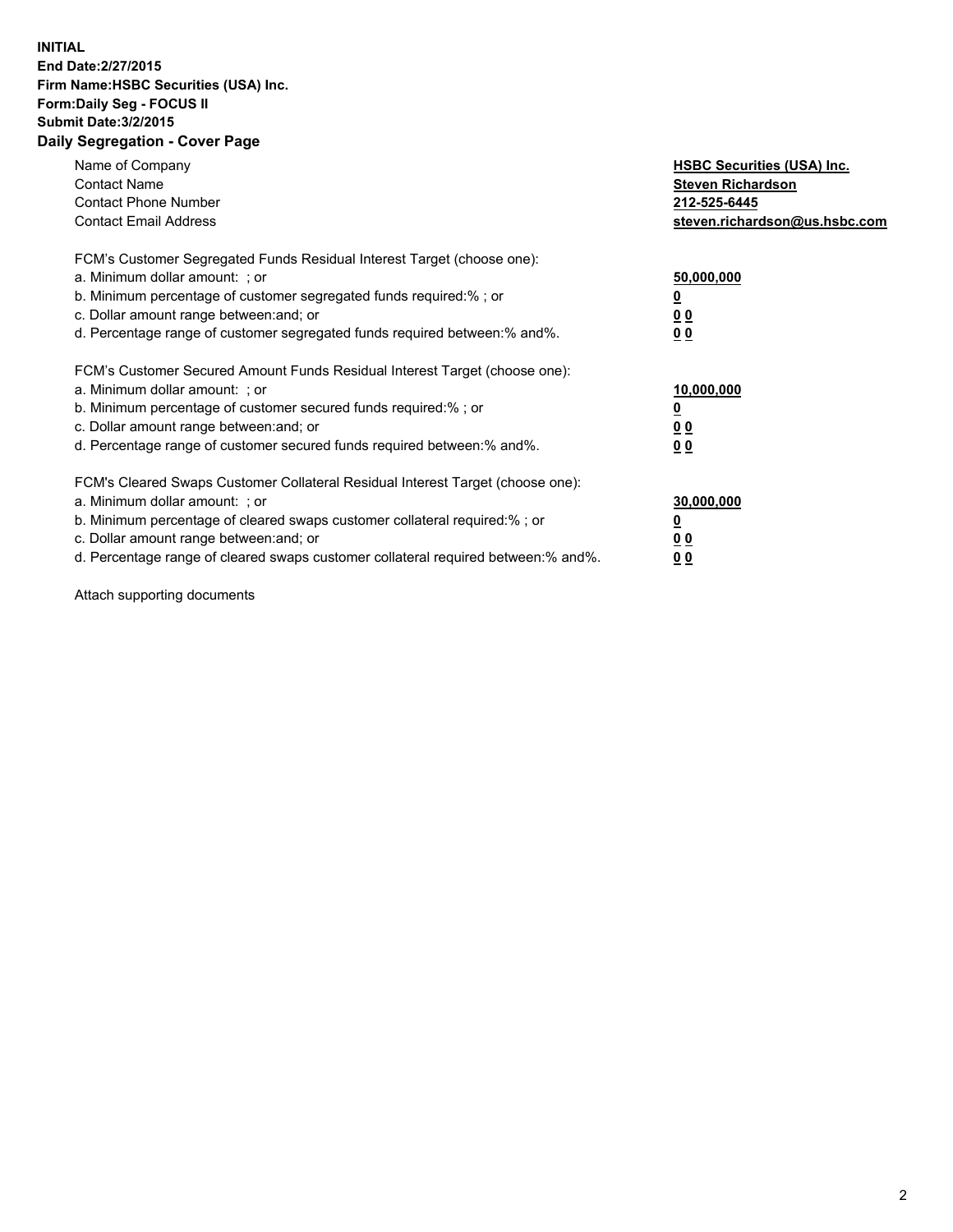**INITIAL End Date:2/27/2015 Firm Name:HSBC Securities (USA) Inc. Form:Daily Seg - FOCUS II Submit Date:3/2/2015 Daily Segregation - Secured Amounts** Foreign Futures and Foreign Options Secured Amounts Amount required to be set aside pursuant to law, rule or regulation of a foreign government or a rule of a self-regulatory organization authorized thereunder **0** [7305] 1. Net ledger balance - Foreign Futures and Foreign Option Trading - All Customers A. Cash **71,562,730** [7315] B. Securities (at market) **33,898,859** [7317] 2. Net unrealized profit (loss) in open futures contracts traded on a foreign board of trade **58,919,836** [7325] 3. Exchange traded options a. Market value of open option contracts purchased on a foreign board of trade **0** [7335] b. Market value of open contracts granted (sold) on a foreign board of trade **0** [7337] 4. Net equity (deficit) (add lines 1. 2. and 3.) **164,381,425** [7345] 5. Account liquidating to a deficit and account with a debit balances - gross amount **414,243** [7351] Less: amount offset by customer owned securities **-414,188** [7352] **55** [7354] 6. Amount required to be set aside as the secured amount - Net Liquidating Equity Method (add lines 4 and 5) **164,381,480** [7355] 7. Greater of amount required to be set aside pursuant to foreign jurisdiction (above) or line 6. **164,381,481** [7360] FUNDS DEPOSITED IN SEPARATE REGULATION 30.7 ACCOUNTS 1. Cash in banks A. Banks located in the United States **47,984,983** [7500] B. Other banks qualified under Regulation 30.7 **0** [7520] **47,984,983** [7530] 2. Securities A. In safekeeping with banks located in the United States **78,898,859** [7540] B. In safekeeping with other banks qualified under Regulation 30.7 **0** [7560] **78,898,859** [7570] 3. Equities with registered futures commission merchants A. Cash **0** [7580] B. Securities **0** [7590] C. Unrealized gain (loss) on open futures contracts **0** [7600] D. Value of long option contracts **0** [7610] E. Value of short option contracts **0** [7615] **0** [7620] 4. Amounts held by clearing organizations of foreign boards of trade A. Cash **0** [7640] B. Securities **0** [7650] C. Amount due to (from) clearing organization - daily variation **0** [7660] D. Value of long option contracts **0** [7670] E. Value of short option contracts **0** [7675] **0** [7680] 5. Amounts held by members of foreign boards of trade A. Cash **27,008,993** [7700] B. Securities **0** [7710] C. Unrealized gain (loss) on open futures contracts **58,919,836** [7720] D. Value of long option contracts **0** [7730] E. Value of short option contracts **0** [7735] **85,928,829** [7740] 6. Amounts with other depositories designated by a foreign board of trade **0** [7760] 7. Segregated funds on hand **0** [7765] 8. Total funds in separate section 30.7 accounts **212,812,671** [7770] 9. Excess (deficiency) Set Aside for Secured Amount (subtract line 7 Secured Statement Page 1 from Line 8) **48,431,190** [7380] 10. Management Target Amount for Excess funds in separate section 30.7 accounts **37,218,022** [7780] 11. Excess (deficiency) funds in separate 30.7 accounts over (under) Management Target **11,213,168** [7785]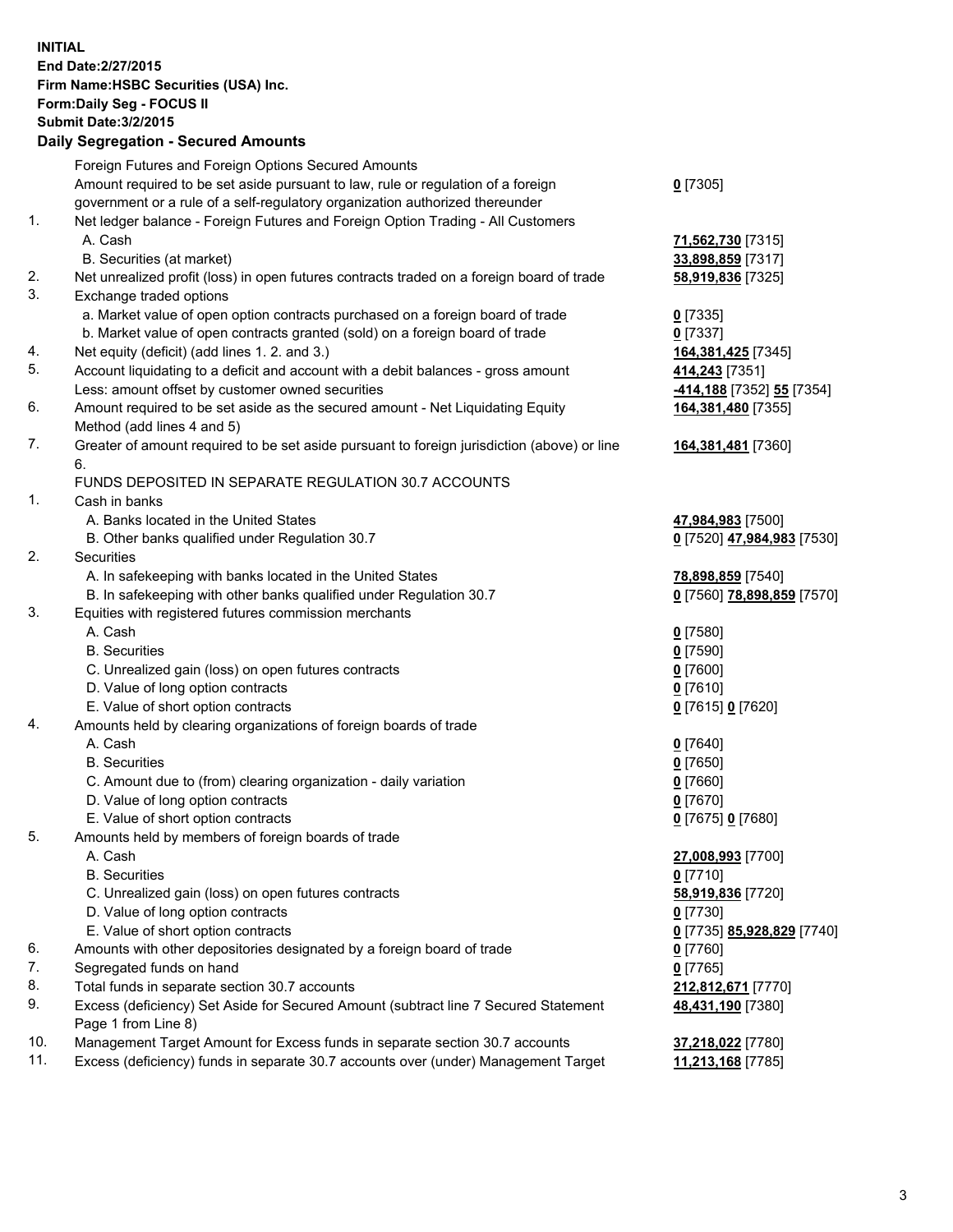| <b>INITIAL</b> | End Date: 2/27/2015<br>Firm Name: HSBC Securities (USA) Inc.<br>Form: Daily Seg - FOCUS II<br><b>Submit Date: 3/2/2015</b><br>Daily Segregation - Segregation Statement |                                 |
|----------------|-------------------------------------------------------------------------------------------------------------------------------------------------------------------------|---------------------------------|
|                | SEGREGATION REQUIREMENTS(Section 4d(2) of the CEAct)                                                                                                                    |                                 |
| 1.             | Net ledger balance                                                                                                                                                      |                                 |
|                | A. Cash                                                                                                                                                                 | -188,878,517 [7010]             |
|                | B. Securities (at market)                                                                                                                                               | 645,133,138 [7020]              |
| 2.             | Net unrealized profit (loss) in open futures contracts traded on a contract market                                                                                      | 515,973,265 [7030]              |
| 3.             | Exchange traded options                                                                                                                                                 |                                 |
|                | A. Add market value of open option contracts purchased on a contract market                                                                                             | 99,773,210 [7032]               |
|                | B. Deduct market value of open option contracts granted (sold) on a contract market                                                                                     | $-8,502,119$ [7033]             |
| 4.             | Net equity (deficit) (add lines 1, 2 and 3)                                                                                                                             | 1,063,498,977 [7040]            |
| 5.             | Accounts liquidating to a deficit and accounts with                                                                                                                     |                                 |
|                | debit balances - gross amount                                                                                                                                           | 1,291,866 [7045]                |
|                | Less: amount offset by customer securities                                                                                                                              | -1,261,926 [7047] 29,940 [7050] |
| 6.             | Amount required to be segregated (add lines 4 and 5)                                                                                                                    | 1,063,528,917 [7060]            |
|                | FUNDS IN SEGREGATED ACCOUNTS                                                                                                                                            |                                 |
| 7.             | Deposited in segregated funds bank accounts                                                                                                                             |                                 |
|                | A. Cash                                                                                                                                                                 | 22,380,862 [7070]               |
|                | B. Securities representing investments of customers' funds (at market)                                                                                                  | $0$ [7080]                      |
|                | C. Securities held for particular customers or option customers in lieu of cash (at<br>market)                                                                          | 87,127,941 [7090]               |
| 8.             | Margins on deposit with derivatives clearing organizations of contract markets                                                                                          |                                 |
|                | A. Cash                                                                                                                                                                 | 244,081,726 [7100]              |
|                | B. Securities representing investments of customers' funds (at market)                                                                                                  | 158,217,505 [7110]              |
|                | C. Securities held for particular customers or option customers in lieu of cash (at<br>market)                                                                          | 558,005,197 [7120]              |
| 9.             | Net settlement from (to) derivatives clearing organizations of contract markets                                                                                         | -25,102,550 [7130]              |
| 10.            | Exchange traded options                                                                                                                                                 |                                 |
|                | A. Value of open long option contracts                                                                                                                                  | 99,773,210 [7132]               |
|                | B. Value of open short option contracts                                                                                                                                 | -8,502,119 [7133]               |
| 11.            | Net equities with other FCMs                                                                                                                                            |                                 |
|                | A. Net liquidating equity                                                                                                                                               | 33,039,622 [7140]               |
|                | B. Securities representing investments of customers' funds (at market)                                                                                                  | 0 [7160]                        |
|                | C. Securities held for particular customers or option customers in lieu of cash (at                                                                                     | $0$ [7170]                      |
|                | market)                                                                                                                                                                 |                                 |
| 12.            | Segregated funds on hand                                                                                                                                                | $0$ [7150]                      |
| 13.            | Total amount in segregation (add lines 7 through 12)                                                                                                                    | 1,169,021,394 [7180]            |
| 14.            | Excess (deficiency) funds in segregation (subtract line 6 from line 13)                                                                                                 | 105,492,477 [7190]              |
| 15.            | Management Target Amount for Excess funds in segregation                                                                                                                | 50,000,000 [7194]               |
| 16.            | Excess (deficiency) funds in segregation over (under) Management Target Amount                                                                                          | 55,492,477 [7198]               |
|                | Excess                                                                                                                                                                  |                                 |